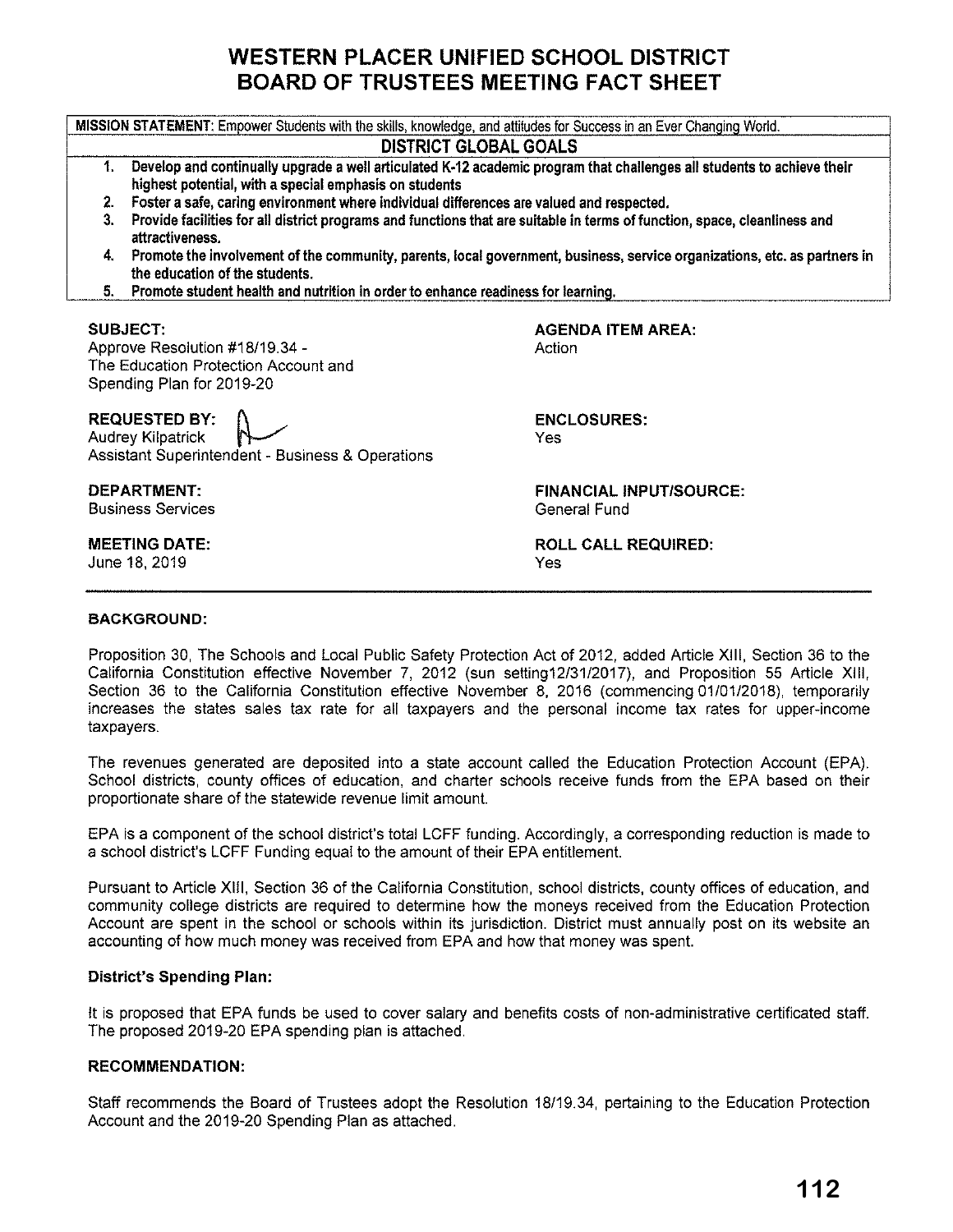# **WESTERN PLACER UNIFIED SCHOOL DISTRICT**

### **RESOLUTION NO. 18/19.34**

#### **THE EDUCATION PROTECTION ACCOUNT**

### **RESOLUTION OF THE BOARD OF EDUCATION OF WESTERN PLACER UNIFIED SCHOOL DISTRICT REGARDING THE EDUCATION PROTECTION ACCOUNT - 2019-20**

WHEREAS, the voters approved Proposition 30 on November 6, 2012 and Proposition 55 on November 8, 2016;

WHEREAS, Proposition 30 added Article **XIII,** Section 36 to the California Constitution effective November 7, 2012 (sun setting12/31/2017), and Proposition 55 Article **XIII,** Section 36 to the California Constitution effective November 8, 2016 (commencing 01/01/2018);

WHEREAS, the provisions of Article **XIII,** Section 36(e) create in the state General Fund an Education Protection Account to receive and disburse the revenues derived from the incremental increases in taxes imposed by Article XIII, Section 36(f);

WHEREAS, before June 30<sup>th</sup> of each year, the Director of Finance shall estimate the total amount of additional revenues, less refunds that will be derived from the incremental increases in tax rates made pursuant to Article XIII, Section 36(f) that will be available for transfer into the Education Protection Account during the next fiscal year;

WHEREAS, if the sum determined by the State Controller is positive, the State Controller shall transfer the amount calculated into the Education Protection Account within ten days preceding the end of the fiscal year;

WHEREAS, all monies in the Education Protection Account are hereby continuously appropriated for the support of school districts, county offices of education, charter schools and community college districts;

WHEREAS, monies deposited in the Education Protection Account shall not be used to pay any costs incurred by the Legislature, the Governor or any agency of state government;

WHEREAS, a community college district, county office of education, school district, or charter school shall have the sole authority to determine how the monies received from the Education Protection Account are spent in the school or schools within its jurisdiction;

WHEREAS, the governing board of the district shall make the spending determinations with respect to monies received from the Education Protection Account in open session of a public meeting of the governing board;

WHEREAS, the monies received from the Education Protection Account shall not be used for salaries or benefits for administrators or any other administrative cost;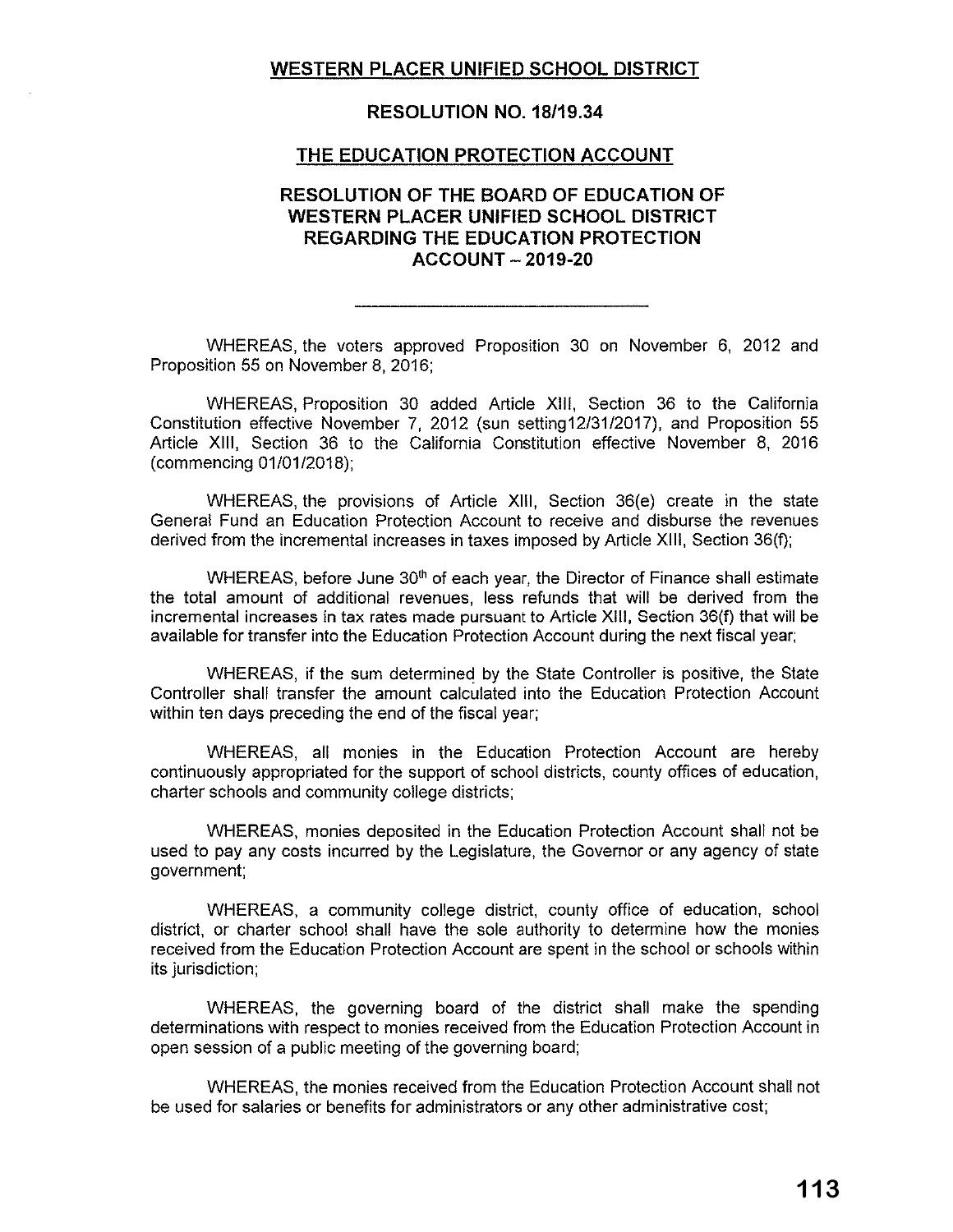WHEREAS, each community college district, county office of education, school district and charter school shall annually publish on its Internet website an accounting of how much money was received from the Education Protection Account and how that money was spent;

WHEREAS, the annual independent financial and compliance audit required of community college districts, county offices of education, school districts and charter schools shall ascertain and verify whether the funds provided from the Education Protection Account have been properly disbursed and expended as required by Article **XIII,** Section 36 of the California Constitution;

WHEREAS, expenses incurred by community college districts, county offices of education, school districts and charter schools to comply with the additional audit requirements of Article **XIII,** Section 36 may be paid with funding from the Education Protection Act and shall not be considered administrative costs for purposes of Article XIII, Section 36.

NOW, THEREFORE, IT IS HEREBY RESOLVED:

1. The monies received from the Education Protection Account shall be spent as required by Article **XIII,** Section 36 and the spending determinations on how the money will be spent shall be made in open session of a public meeting of the governing board of Western Placer Unified School District;

2. In compliance with Article **XIII,** Section 36(e), with the California Constitution, the governing board of the Western Placer Unified School District has determined to spend the monies received from the Education Protection Act as attached.

PASSED AND ADOPTED by the Board of Trustees of the Western Placer Unified School District this 18th day of June, 2019 , by the following *vote:* 

AYES:

NOES:

ABSTENTIONS:

ABSENT:

### WESTERN PLACER UNIFIED SCHOOL DISTRICT

 $Bv_{\perp}$ 

Damian Armitage, President, Board of Trustees

ATTEST:

Scott Leaman, Secretary Board of Trustees